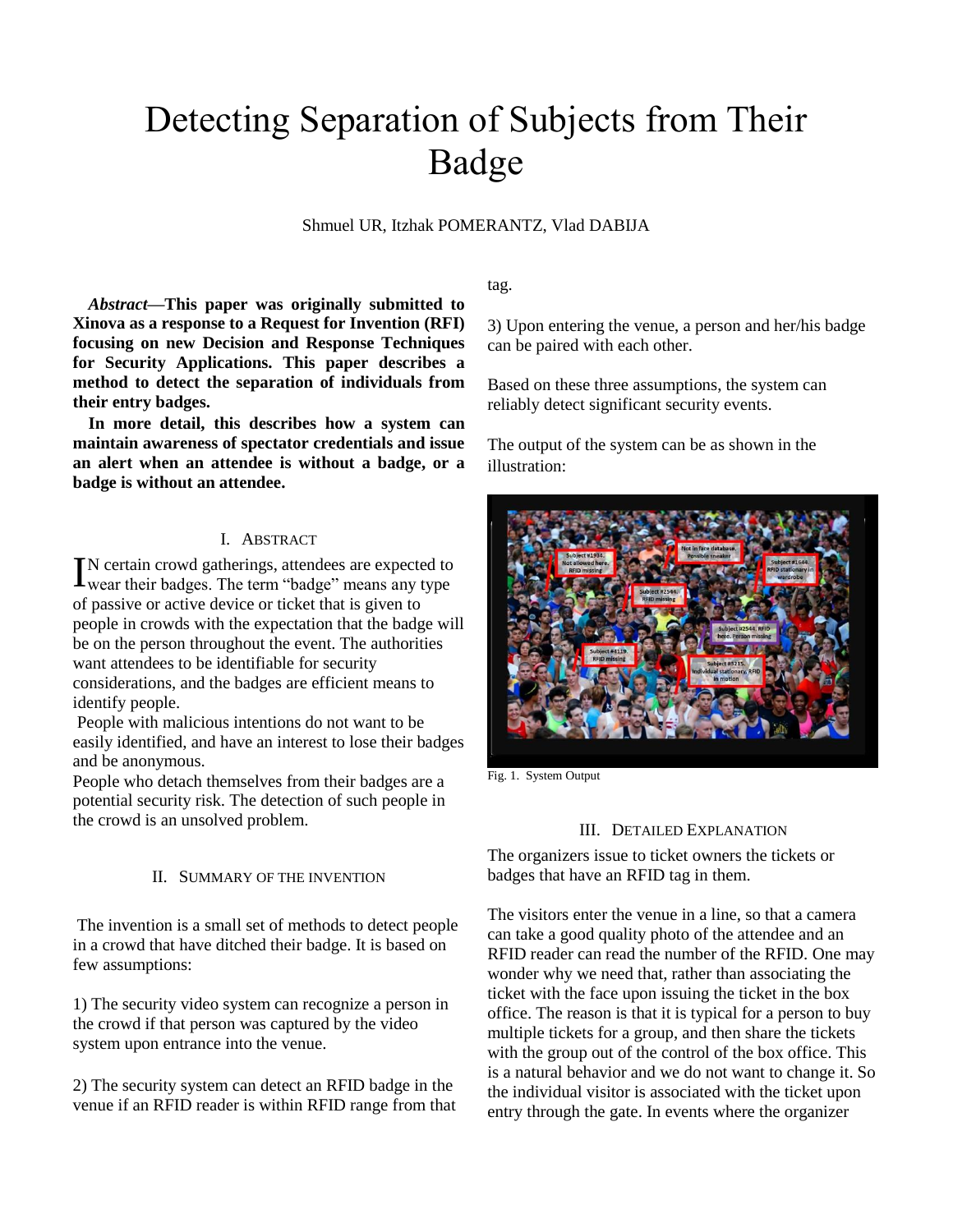need to have details of the attendee for the records, this feature is not relevant as then the tag or ticket will necessarily be associated with the individual. An RFID reader is reading the ticket while a camera is taking an image of the attendee. The visual image of the face of the person is associated with the number of the RFID.

The video system is monitoring the crowd throughout the event, and every person with a clear frontal appearance in the video is recognized in reference to his image upon entry. This is mainly done by face recognition but additional visual detail such as clothing, neighbours and gait can be used to increase reliability.

RFID readers are scattered throughout the place on poles, under some tribune seats, in service facilities and carried on personnel such as security forces, cleaners, merchants and service staff. They read RFID's and send the RFID number and the location of the reader to a database of detected tags. The accuracy of location is the range of the RFID reading, typically less than 3 meters. The accuracy of the range can be enhanced by using the strength of the signal received from the RFID as a coarse indication of range. The range can be even more accurate if the RFID is used as a transponder and the time delay of its response is measured.

As there are multiple RFID readers, the system can trace the path of an RFID by tracking its appearance and disappearance in different RFID readers. If the walking path is constrained to a line, by a corridor or by a fence or by a single door into a room – the direction of walking can be detected in a single place without the need to wait until the tracked RFID appears in a far reader. This can be done by placing two readers next to each other. The slight delay between appearance and disappearance of the RFID tag in both readers indicates the direction of walking. This is illustrated in the following drawing. If a certain RFID appears in reader A and keeps showing there for a while, and slightly later it appears in reader B and keeps there for a while as shown in the first two charts below – then the system infers that the person carrying this RFID is walking by the readers and passes A before passing B.

Then if later the same RFID shows up in reader C and after a short while appears in reader D as shown in the two bottom charts. The four charts indicate that the subject walked along the path marked in blue, but the direction of walking can be derived from readers A and B without waiting for the subject to reach readers C and D. The recognized people and the read tags are streaming into a computer that pairs them.

Every pair of person/tag that are reasonably co-located, are screened out as a non-interesting pair, as they indicate an attendee carrying his ticket or tag as required.



Fig. 2. RFID reader locations and Possible walking path

Every pair of person/tag that are not reasonably colocated are declared as suspicious and a security officer is assigned to check them (possibly in a method that was disclosed in another of our submissions to this RFI) Every RFID tag that is found to be too stationary is assumed to have been ditched and the control tries to identify its owner (typically by face recognition or by calling his phone number) and check him.

Determination of stationarity of an RFID can be done in several ways, and there is a distinction between "micro stationarity" and "macro stationarity".

Macro stationarity is stability in one location. Micro stationarity is lack of motion.

An RFID is macro-stationary if the wearer does not change its location in the venue.

An RFID is micro-stationary if it is not carried on a human body.

Macro-stationarity is checked by tracking the location of the RFID throughout the event. It is a simple matter of data processing. The macro stationarity can be classified to 4 operational categories: Stationary, piece-wise stationary, restless and moving:

A. Stationary – does not change location throughout the event

B. Piece-wise stationary – changes location from time to time, and stationary in each location for reasonable time.

C. Restless – changes location frequently, but stationary in each location

D. Moving – changes location all the time throughout the event.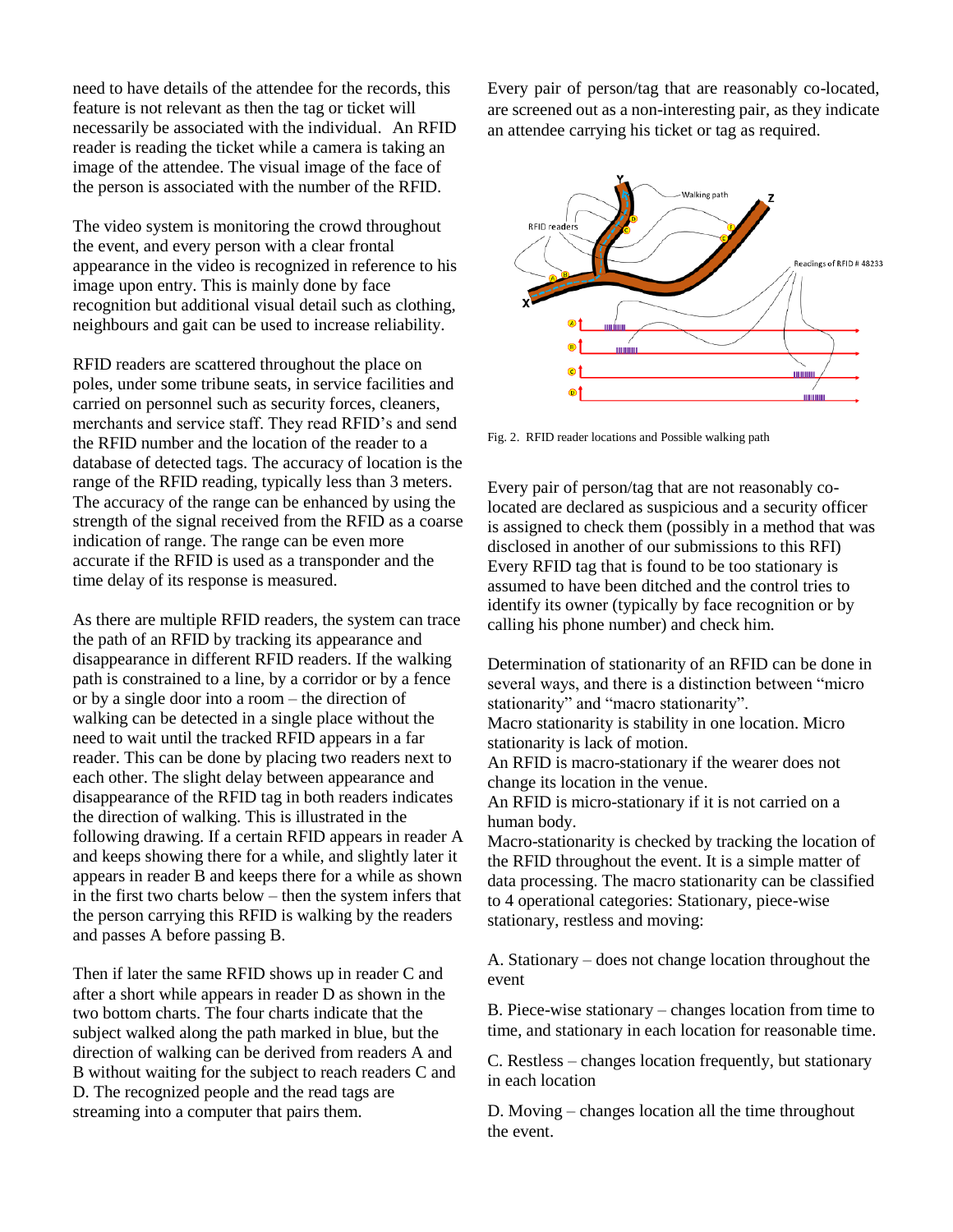The stationarity attribute is a significant security intelligence that, together with other indications, helps to investigate and alert.

Micro stationarity is checked by analysis of the phase and amplitude stability of the signal received from the RFID at the reader. If the RFID is on a person, the natural movement of the body and the frequent changes of obstacles on the multipath between the RFID and the reader, change the amplitude and phase of the received signal and indicate that the RFID is not at rest. IF the RFID is ditched, it will have much less variations in multipath and will have long periods of stable signal. The method is described in this flowchart



Fig. 3. Flowchart of proposed method.

In the second drawing the disturbance is easily identified. Some additional non-frontal vectors that are detected by various cameras were added as reference for non-significant vectors. Normally there will be many more such vectors as people do look around occasionally, but they will be dispersed more or less equally over the entire area of the event, they will not be oriented in any specific direction, and they will only deviate from the front direction for short periods. The vectors around a disturbance, on the other hand, will (a) be concentrated around a common center, and (b) be present for much longer durations. Statistic filtering can easily remove most of the non-significant vectors and leave for further analysis only vector sets that may point to a disturbance.

Each vector starts at the location of the pair of eyes that were detected by the camera, and its length may be proportional to the density of people in that area – where the denser the people the shorter the visible range of each person and hence the shorter the vector.

## IV. CONCLUSION

The following alerts can be generated by this system: 1. "This RFID is micro-stationary and macro-stationary for too long. It may have been ditched by the attendee. This badge was purchased by the following person and was worn by the following face. Please seek him in the video and check him"

2. "This person is detached from his RFID tag. We did not sense his RFID when the reader was in his vicinity. Please approach and check him".

3. "This person is not identical to any of the people who entered legally. Probably a sneaker. Please check him".

4. "This person is in a restricted area that is not allowed for his RFID tag. He could only enter this area if he has ditched his tag. Please check him".

5. "This RFID tag changes its macro-location at a rate that is not reasonable for an innocent spectator. Please check him".

6. "This RFID does not seem to be on a live person. This is the face of the person who is supposed to wear it. Please check this person".

In order to have good coverage of RFID reading in a crowd, where no stationary readers infrastructure are naturally distributed and no personnel are typically distributed, a mobile RFID reader can be used, carried by a balloon, a drone or a cable as in the following illustration



Fig. 4. Example for better RFID reader coverage.

This solution is "non-invasive" to innocent attendees, it can detect suspects upon macro-motion, it can serve multiple event types (sports, performances, conventions,